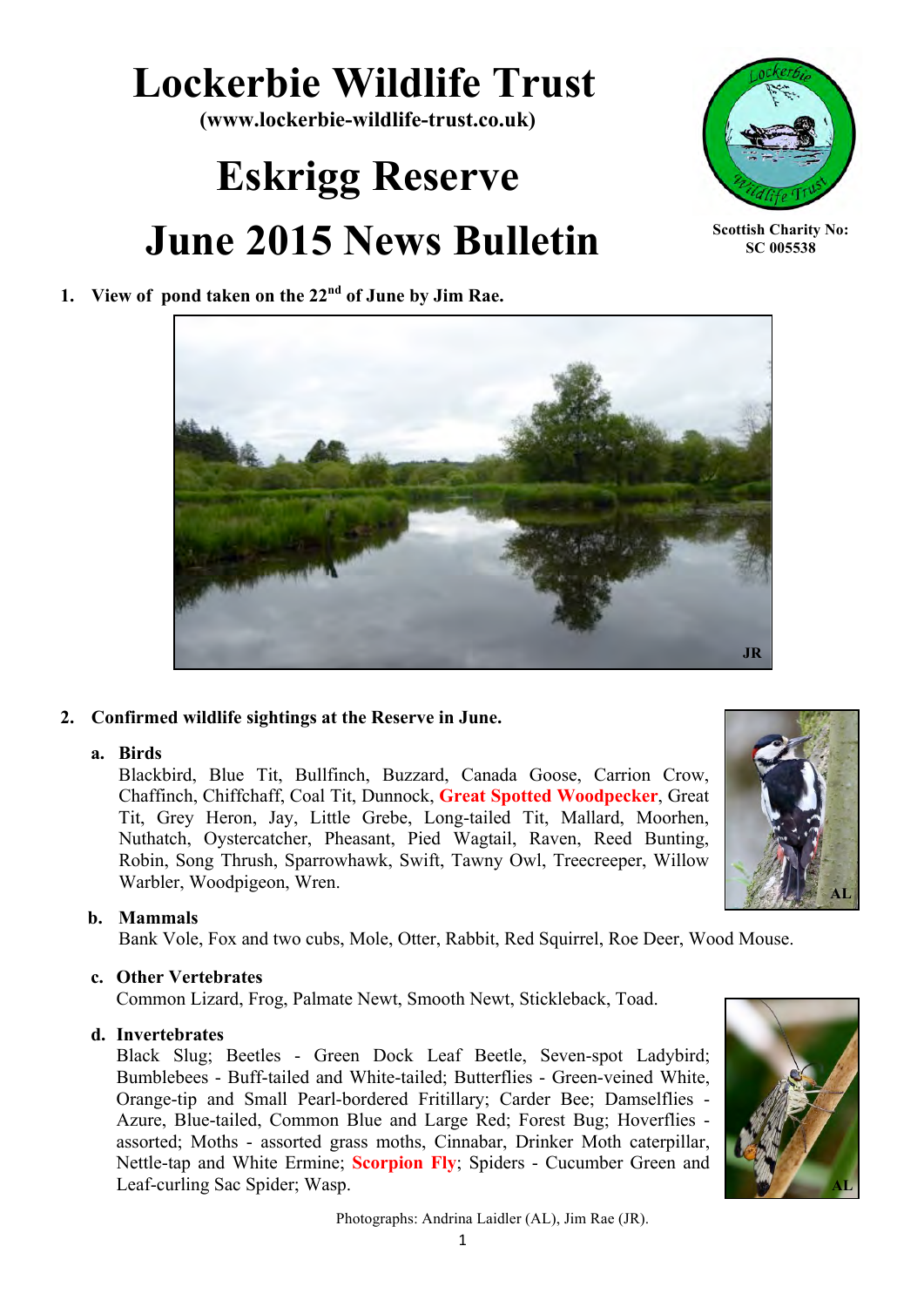#### **3. June photo-gallery (photographs: Jim Rae)**



**Row 1: Bee feeding on rasp flower, Strawberry Clover (***Trifolium fragiferum***), Red Squirrel. Row 2: Nettle-tap moth, mating Azure damselflies, Cucumber Green Sac-spider Row 3: Marsh Valerian, Ribwort Plantain, Scrambled Egg Slime (***Fuligo septica***). Row 4: Marsh Thistle, Head of White-tailed Bumblebee, Dog Rose. Row 5: Mating Water Boatmen, Nettle Rust Gall (***Puccinia urticata***), Drinker moth caterpiller.**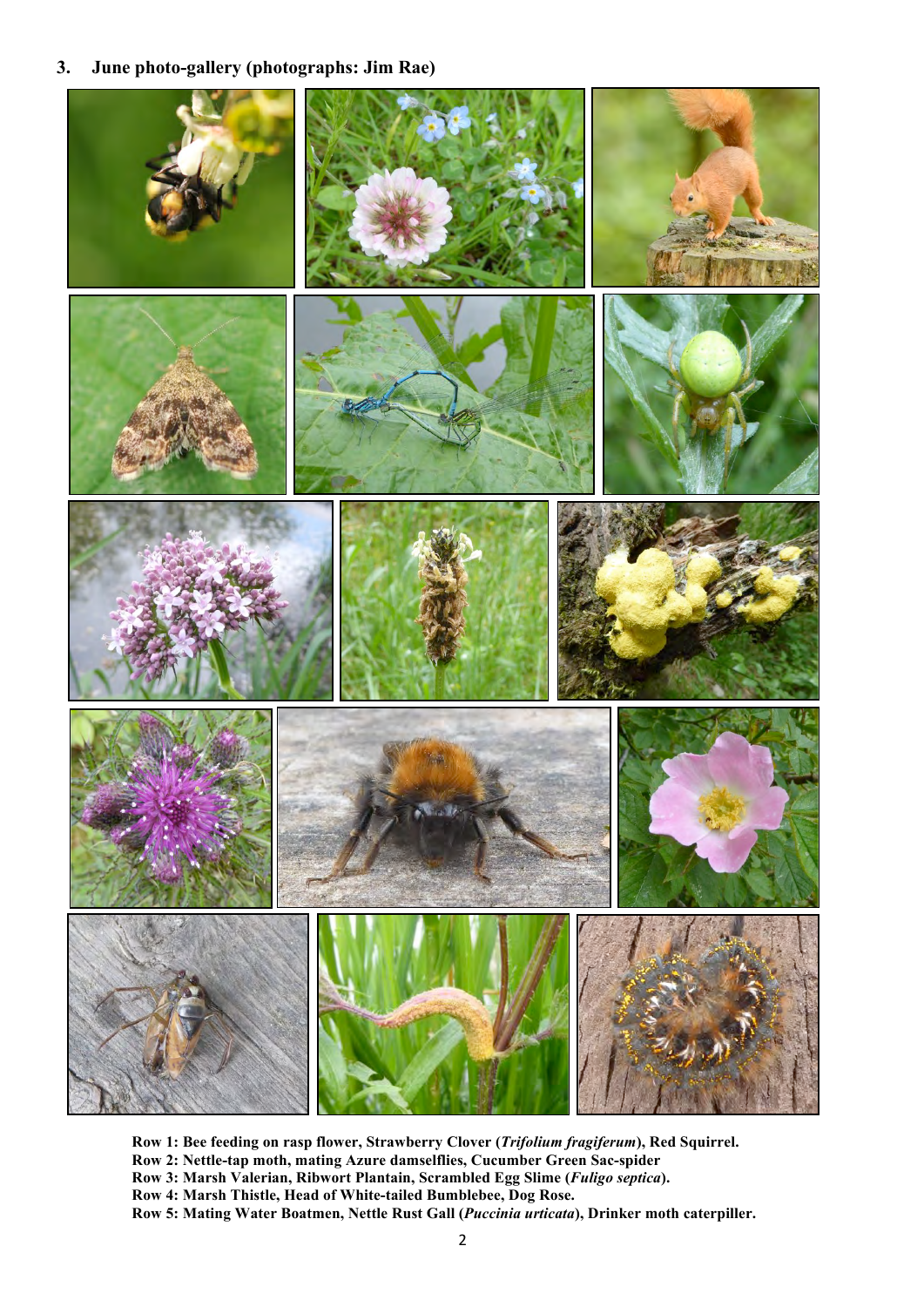#### **4. Volunteer Work**

**Thu. 18th - Thomas Gibbs** and **Connor Jardine** helped with the Moth Trapping and then with resurfacing part of the Reserve path.

**Sat. 20th -** Duke of Edinburgh Award Volunteers, **Rory Holden** and **Keir Stewart,** helped to resurface part of the path through the Reserve.

**Thu. 25th - Thomas Gibbs** and **Connor Jardine** helped to cut and clear the grass at the Cemetery Lodge entrance and within the Reserve.





**Sat. 27th - Michael Kerr** and **Keir Stewart** helped to weed the

**Sun. 28th - Maintenance Day - Cancelled due to wet weather.**

### **5. Planned Activities Tue. 9th – Visit by Shawhead Primary School**



The pupils took part in four main activities: - 1. Clock Orienteering + Tree Identification with David

Hughes.

path through the Reserve.

- 2. Pond Dipping with Jim Rae.
- 3. Woodland Mini-beasts with Bob Glaister.
- 4. Eskrigg Explorer Challenge with their class teacher.

After a picnic lunch the younger children also took part in a Gruffalo Hunt.

All had a good time.

## **Mon. 15th - 1st Visit by Aberlour Homework Club**

The children took part in a Gruffalo Hunt and Woodland Mini-beast Hunt.

## **Mon. 22nd - 2nd Visit by Aberlour Homework Club** This time the children were pond-dipping.





## **Fri. 19th - Babes in the Woods**

The children enjoyed a Gruffalo Hunt and Pond Dipping at the Reserve during an afternoon visit.

**Photographs: Jim Rae**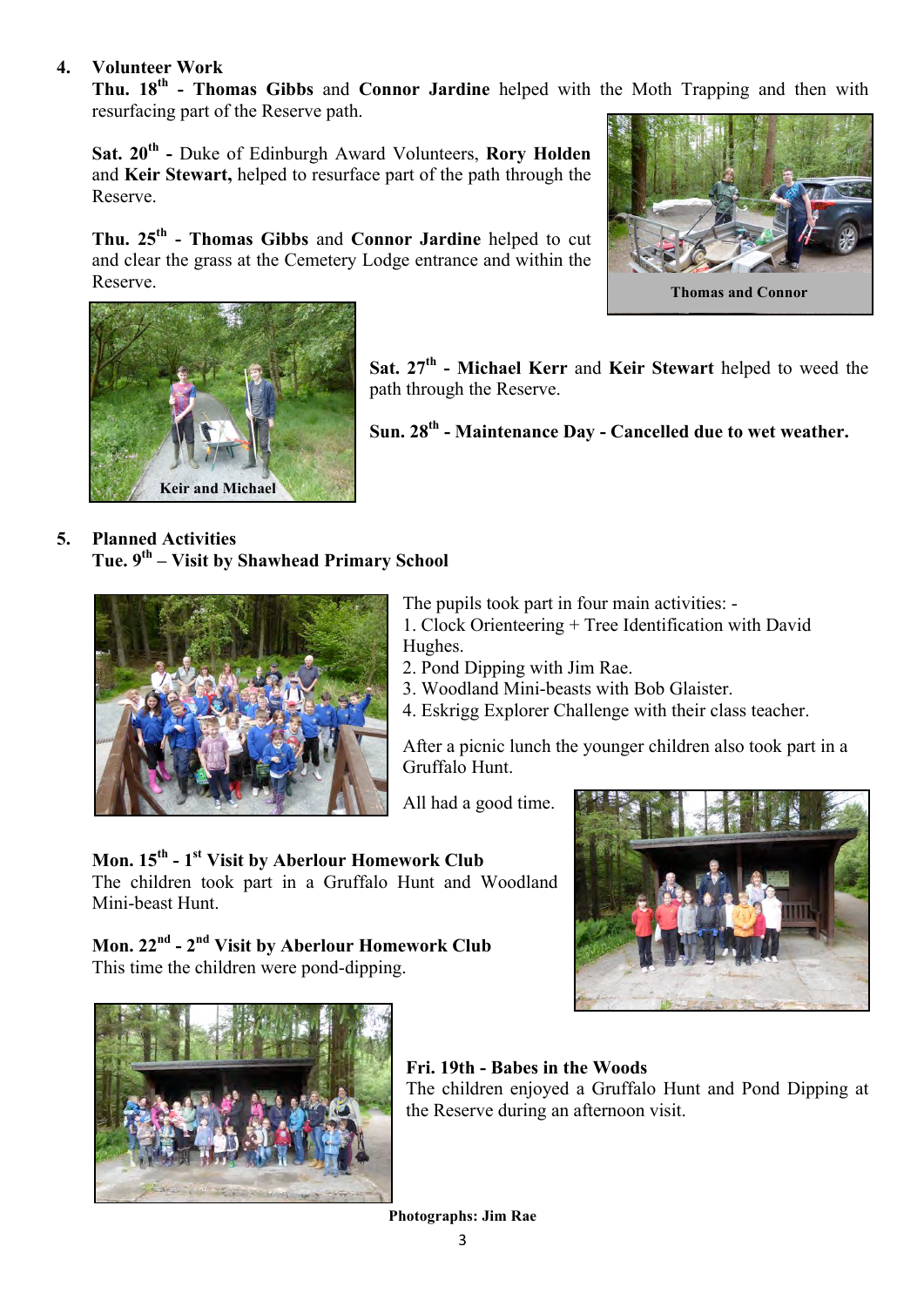**Thu. 18th June - June Moths**



**Row 1: Poplar Hawkmoth, Green Silver-lines, White Ermine Row 2: Silver-ground Carpet, Nettle-tap, Scalloped Hazel.**

| Common Name              | Scientific Name                | Pinewood | Sitka Spruce   | Pond Fringe    |
|--------------------------|--------------------------------|----------|----------------|----------------|
| <b>Brimstone</b>         | Opisthograptis luteolata       |          |                |                |
| Clouded Border           | Lomaspilis marginata           |          |                | $\overline{2}$ |
| <b>Common Lutestring</b> | Ochropacha duplaris            |          |                | $\overline{2}$ |
| Common Marbled Carpet    | Chloroclysta truncata          |          |                |                |
| Common Wave              | Cabera exanthemata             |          |                |                |
| Coxcomb Prominent        | Ptilodon capucina              |          |                |                |
| Engrailed                | Ectropis bistortata            |          |                |                |
| Flame Carpet             | Xanthorhoe designata           |          |                |                |
| Flame Shoulder           | Ochropleura plecta             |          |                | 2              |
| Green Silver-lines       | Pseudoips prasinana britannica |          |                |                |
| Map-winged Swift         | Hepialus fusconebulosa         |          | $\overline{2}$ | 3              |
| <b>Mottled Beauty</b>    | Alcis repandata repandata      |          |                |                |
| Nettle-tap               | Anthophila fabriciana          |          |                | 4              |
| Nut-tree Tussock         | Colocasia coryli               | 5        |                | $\overline{2}$ |
| Poplar Hawkmoth          | Laothoe populi                 |          |                |                |
| <b>Scalloped Hazel</b>   | Odontopera bidentata           |          |                |                |
| Silver-ground Carpet     | Xanthorhoe montonata           |          |                |                |
| Small Angle Shades       | Euplexia lucipara              |          |                |                |
| Small Engrailed          | Ectropis crepuscularia         |          |                |                |
| <b>Spruce Carpet</b>     | Thera britannica               | 2        |                |                |
| Water Carpet             | Lampropteryx suffumata         |          |                |                |
| Welsh Wave               | Venusia cambrica               |          |                |                |
| White Ermine             | Spilosoma lubricipeda          |          |                |                |
|                          | Eudonia truncicolella          |          |                |                |